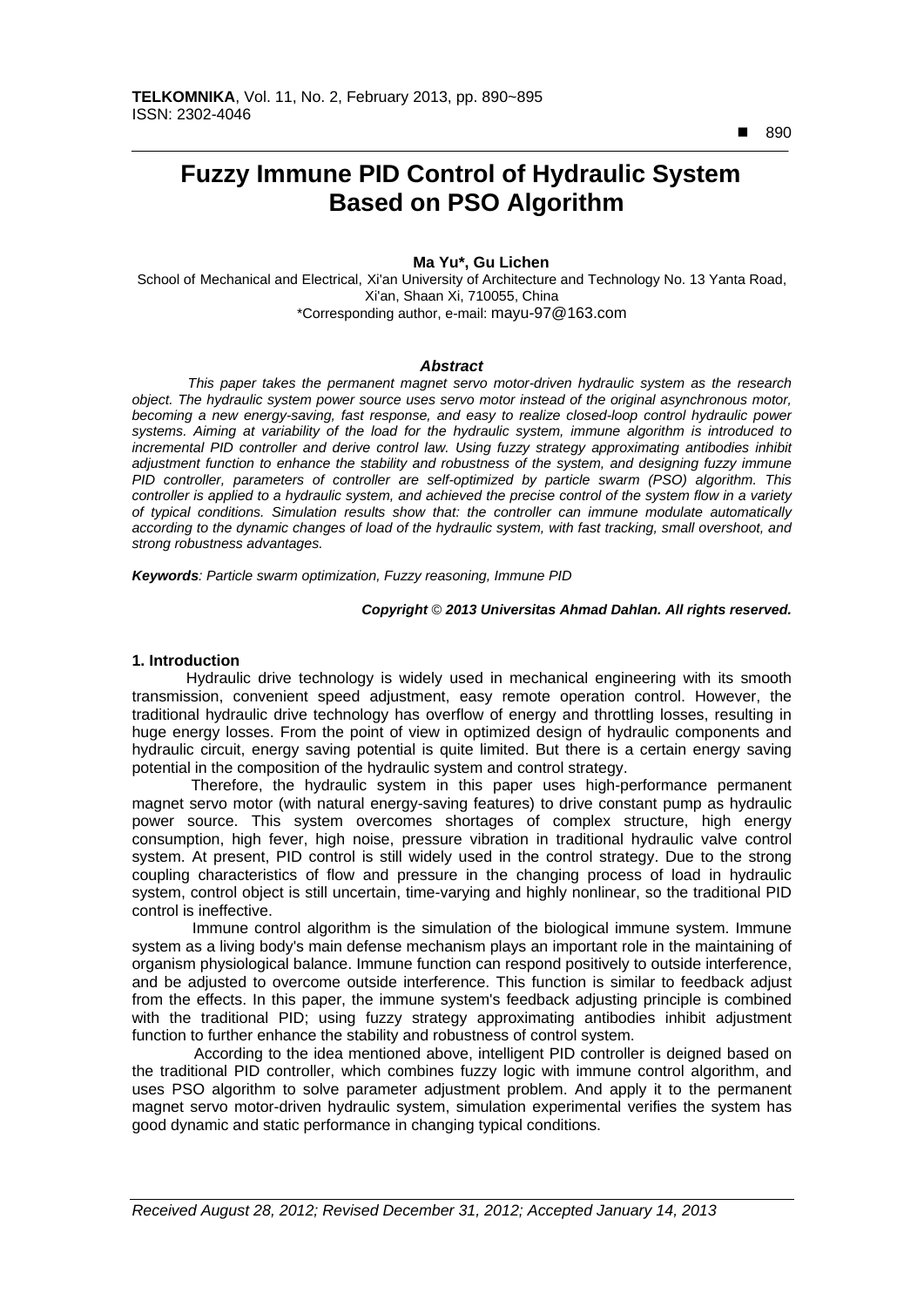## **2. Hydraulic System Structure and its Model 2.1. Hydraulic System Structure**



Figure 1. Diagram of the Hydraulic System Figure 2. Diagram of Immune System



System diagram is shown in figure1: The hydraulic system is driven by a permanent magnet motor, proportional relief valve simulate actual load, simple, convenient, avoid the inconvenience of installing the actual load. Hydraulic flow is detected directly by the flow sensor, the system pressure is detected by the pressure sensor and sent to the controller, form a closed-loop control with load simulation system of proportional relief valve. The hydraulic source can provide exactly matching pressure and flow according to the desired pressure and flow of the simulated load, and avoid the overflow and throttling energy brought by the traditional valve controlled hydraulic circuit.

## **2.2. Hydraulic Power Source Model**

Mathematical model of permanent magnet motor is complex, we usually chose dq rotating vector control mathematical model based on park transformation. It can be expressed as:

$$
u_d = r_s i_d + p \psi_d - \omega_r \psi_q
$$
 (1)

$$
u_q = r_s i_q + p \psi_q - \omega_r \psi_d \tag{2}
$$

$$
\psi_{d} = L_{d} I_{d} + \psi_{f}
$$
 (3)

$$
\psi_{q} = L_{q} i_{q} \tag{4}
$$

$$
T_e = 1.5p(\psi_{\text{d}} i_q - \psi_q i_d) \tag{5}
$$

where  $u_{d}$ ,  $u_{q}$ —— d, q axis stator voltage component i<sub>d</sub>, i<sub>q</sub>——d, q axis stator current component

 $\omega$ <sub>r</sub>——Rotor angular velocity rs——Stator winding resistance  $L_d$ ,  $L_d$ ——Stator direct axis and quadrate axis inductance  $\psi_f$ ——Flux generated by the permanent magnets of the rotor  $\mathbf{W}_d$  ,  $\mathbf{W}_q$ ——d, q axis stator flux Te——Electromagnetic torque The main gear pump model:

The flow equation is:

$$
Q_p = \omega D_p / (2 \pi) - P_p C_p - P_p \omega D_p / (2 \pi \beta_e)
$$
 (6)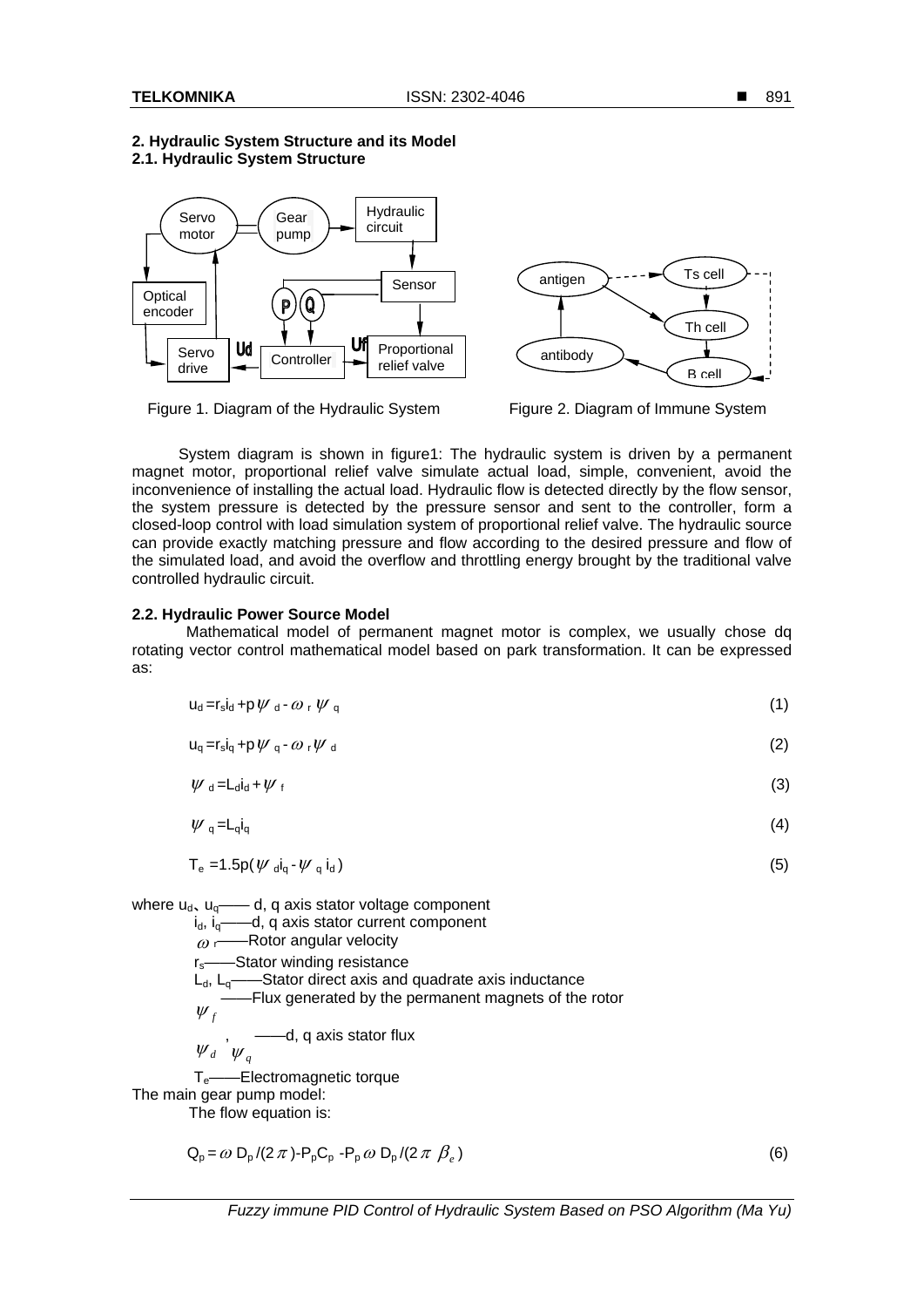where  $Q_p$ ——Actual flow

 $\omega$  D<sub>p</sub>/(2 $\pi$ )——theoretical flow of the pump  $P_pC_p$ ——amount of leakage of the pump  $\mathsf{P}_{\mathsf{p}\,\mathit{w}}\,\mathsf{D}_{\mathsf{p}}/ (2\,\pi\,\beta_{\mathit{e}})$  ——Fluid volume amount of compression

The torque balance equation of pump drive shaft:

$$
T_{L} = J_{p} d \omega / dt + B_{p} \omega + D_{p} P_{p} / (2 \pi)
$$
\n
$$
\tag{7}
$$

where  $T_1$ ——The input torque of the pump (the load torque of the motor)

 $J_{p}d_{\theta}$  /dt——Inertia torque

 $B_{p\omega}$  ——The damping torque of the pump  $D_p P_p / (2 \pi)$  ——The torque generated by the oil pressure

## **3. Fuzzy Immune PID Control**

## **3.1. Artificial Immune Feedback Principle**

Immunity is characteristic physiological reaction of the organisms [8]. Biological immune system can produce the corresponding antibodies to resist alien violated antigen. Biological immune system consists of lymphocytes and antibody molecules. Lymphocyte is composed of T cells (the helper cells  $T_H$  and inhibit cells  $T_S$ ) generated by the thymus and B cells generated by marrow. When antigen enters the body and digested by the surrounding cells, the information is passed to the T cell, that is passed to the helper cells  $T_H$  and inhibit cell  $T_S$ , then stimulate B cells, B cells produce antibodies to eliminate the antigen. When there are more antigen, there also be more cells  $T_H$  in the body, but the cells  $T_S$  are small, which will produce more B cells. With the reduction of the antigen,  $T<sub>S</sub>$  cells within the body are increased, it inhibits the generation of the  $T_H$  cells, which B cells also reduced. After some time interval, the immune feedback system will tend to balance. Its simplified process is shown in figure 2. Solid line represents a positive role, and the dotted line represents counterproductive.

Immune controller is put forward based on the immune feedback principle in this paper: assume the number of NO.k generation antigen is  $\varepsilon(k)$ , output of T<sub>H</sub> cells stimulated by the antigen is  $T_H(k)$ , the effect of T<sub>S</sub> cells on B cells is T<sub>S</sub>(k), the total stimulation of B cells received is S(k), then

$$
S(k) = T_H(k) - T_S(k)
$$
 (8)

$$
T_H(k) = K_1 \, \varepsilon(k) \tag{9}
$$

$$
T_S(k) = K_2 f(S(k), \Delta S(k)) \varepsilon(k)
$$
\n(10)

where  $f(S(k),\Lambda S(k))$  is a selected non-linear function, which represents the capacity of cells inhibiting the stimulation;  $K_1$  and  $K_2$  are undetermined coefficients.

The quantity  $\varepsilon(k)$  of the antigen was used as deviation e(k), B cells receive the total stimulation S(k)was used as control input u(k), then obtained  $\Lambda S(k) = \Lambda u(k)$ . Feedback control law is

$$
u(k)=K[1-\eta f(u(k),\Delta u(k))]e(k)
$$
\n(11)

where K=K<sub>1</sub>,  $\eta$ =K<sub>2</sub>/K<sub>1</sub>, this shows the essence of the immune controller is a nonlinear proportional controller,  $f(S(k), \triangle S(k))$ is nonlinear function.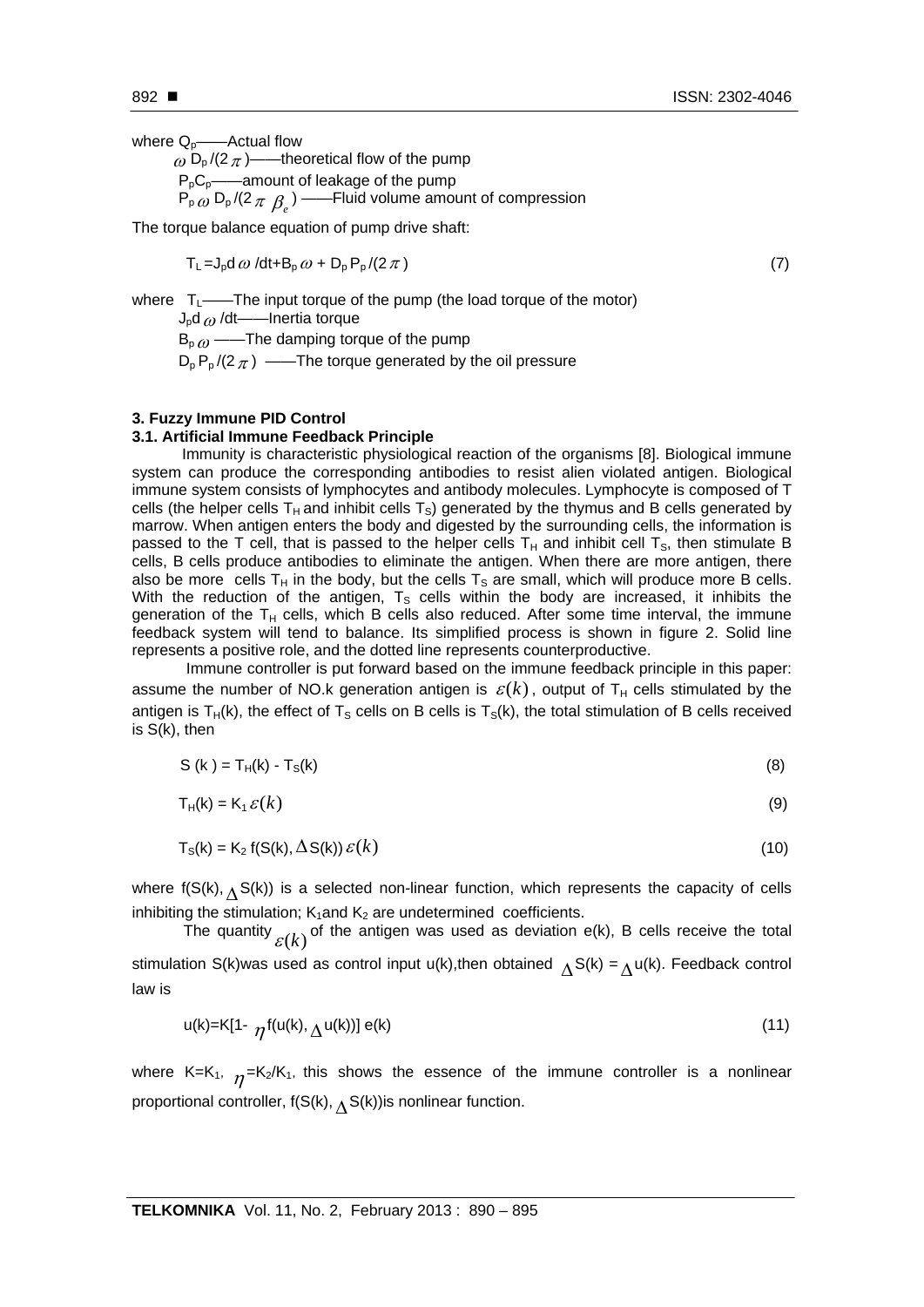N B

## **3.2. Fuzzy Immune PID Controller Design**

The nonlinear function of the immune proportional controller has an important impact on the performance of the entire controller [10]. In this paper , a fuzzy controller is used to approximate nonlinear functions f(u(k),  $\Lambda$ u(k), the input of fuzzy controller is u(k)and  $\Lambda$ u(k), u(k)is the input of control object, the output of fuzzy controller is  $f(S(k),\Lambda S(k))$ . The fuzzy rules is shown in Table 1.

| Table1. Fuzzy Control Table for<br>Non-linear Function |    |    |    |    |
|--------------------------------------------------------|----|----|----|----|
| u                                                      | Δu |    |    |    |
|                                                        | PВ | PS | NS | NΒ |
| PВ                                                     | NΒ | NM | NS | Z  |
| PS                                                     | NΜ | NS | Z  | PS |
| NS                                                     | NS | Z  | РS | РM |

PS

Z



Figure 3. Fuzzy Immune Control System

Input variables are fuzzificated by four fuzzy set, that is "positive large PB" "positive small PS" "negative small NS" and "negative large NB", output variables are fuzzificated by seven fuzzy set, that is "positive large PB" "positive medium PM" "positive small PS" "zero O" "negative small NS" "negative medium NM" and "negative large NB". Above membership functions are defined in the entire real interval. Fuzzy immune control system is shown in figure3. $y_{exp}$  is the desired output, y is the actual output.

# **3.3. Controller Parameters PSO Algorithm Adjustment**

PM

PB

The introduction of a non-linear function of the immune controller  $f(u(k),\Lambda u(k))$ , controller parameters K,  $n, K_i, K_d$ , are more difficult to determine using conventional analytical method. At present, there are many parameter optimization methods, such as the simplex method, gradient descent method etc, although these methods have a good optimization characteristics, simplex method is more sensitive to initial values, easy to fall into local optimum, the gradient descent method also has a similar disadvantage. GA is random search method based on natural selection and genetic evolution, overcoming the dependence on the initial value, but there is precocious and solving real-coded disadvantage. PSO algorithm is different compared to GA, it

finds the optimal solution through collaboration between individuals, especially solving continuous domain optimization problem. In this paper, use the linear decreasing weight strategy of global PSO algorithm to optimize immune PID controller parameters. The algorithm formula is as follows:

$$
V_{id} (k+1) = \omega V_{id} (k) + c_1 r_1 P_{id} (k) - X_{id} (k) + c_2 r_2 P_{gd} (k) - X_{id} (k)
$$
\n(12)

$$
X_{id} (k+1) = X_{id} (k) + V_{id} (k)
$$
 (13)

$$
\omega = (\omega_{\text{ini}} \qquad \quad -\omega_{\text{end}} \qquad \qquad ) (\mathsf{T}_{\text{max}} \qquad \quad - \qquad \mathsf{t}) / \qquad \mathsf{T}_{\text{max}} \qquad \quad +\omega_{\text{end}}
$$

where, i=1,2,...,M, M is the total number of particles in the group;  $V_{id}$  (k)is d- dimensional component of the k-th iteration particle i flight velocity vector ;  $X_{id}$  (k)is the d-dimensional components of the k-th iteration particulate i position vector;  $P_{id}$  (k)is d-dimensional component of individual best position of the particles i;  $P_{gd}$  (k)is the best position of the d-dimensional components of the best position in groups; c1 and c2 are learning factors; rand () is a random function, generates a random number of [0, 1];  $\omega$  is Inertia weight function; T<sub>max</sub> is the maximum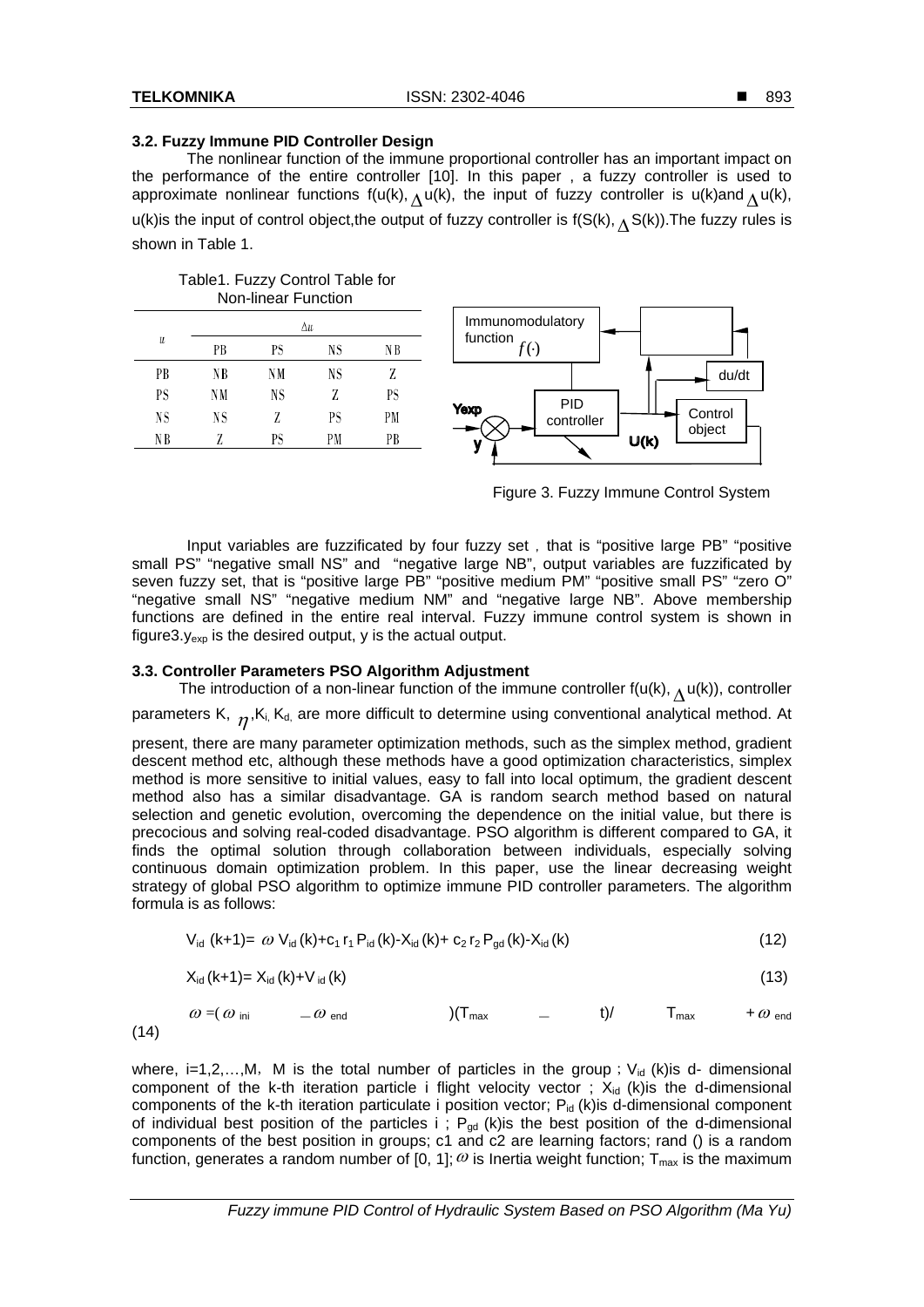evolution generation;  $\omega_{\text{ini}}$  is the initial inertia weight;  $\omega_{\text{end}}$  is the termination of the inertia weight.

To be optimized controller parameters are  $(K, \eta, K_i, K_d)$ , therefore, the length of the particles is 4. Other parameters are: The number of particles M=80,c1=c2=2.1,  $\omega$  ini = 0.9,  $\omega$  end  $= 0.1$ , Tmax=100. The objective function is the most commonly and intuitive indicators, that is integral type error indicators ITAE, commonly used in servo control system. Minimum objective function is J (x), and the individual fitness function: F (x) = 1 / J (x). In order to ensure the integration convergence, the steady-state value of the system error must be zero, that is:

$$
J = \int_{0}^{+\infty} (t|e(t)|dt) = \min \tag{15}
$$

$$
e(\infty) = \lim_{x \to \infty} e(t) = 0
$$
\n(16)

#### **4. Results and Analysis**

Permanent magnet servo motor-driven hydraulic power system is taken for the research object, which uses negative feedback of flow and pressure adaptive closed-loop control. In the pressure adaptive mode, the working pressure of the pump automatically adapt to the load pressure. System pressure becomes large when the load is increased, inside leakage of the pump increases so that the output flow becomes small, the servo controller compares the flow signal  $Q_p$  with the set value  $Q_r$  and control the motor's speed to increase, so that the system flow reaches the set value, and adapts to the requirements of the load pressure. This mode is suitable for larger changing of load and more stable speed occasion.

 According to typical working conditions, use conventional PID, fuzzy immune PID, and the proposed particle swarm optimization algorithm to adjust fuzzy immune PID to optimizing the system flow, and give simulation and comparison results.

The main parameters of the permanent magnet motors are as follows: Model GK6073- 6AC31, Rated power Pw= 2.2KW; Rated speed  $n_N$  =2000 r/min; Torque  $T_N$  =11N.m; Stator impedance  $R_s = 2.8750 \Omega$ ; The stator d phase winding inductance L<sub>d</sub> =0.0085H; The q phase winding inductance  $L<sub>0</sub>=0.0085H$ ; The pole pair number p=4.

The main parameters of the gear pump: Mode CBK1004-AIFL; Rated pressure *PN*  =25MP<sub>a</sub>; Rated speed n =3500r/min; Displacement D<sub>p</sub>=4.25 $\times$ 10<sup>-6</sup> m<sup>3</sup>/r; Rotational inertia J<sub>p</sub>  $=4.2\times10^{-5}$  kg.m<sup>2</sup>.

 When the load is constant value 6Mp, system flow step response is shown in figure 4. using proportional relief valve simulate system load. The abscissa represents time, the ordinate represents flow in graph.



Figure 4. 6Mp Load Flow Response Figure 5. Step Load Flow Response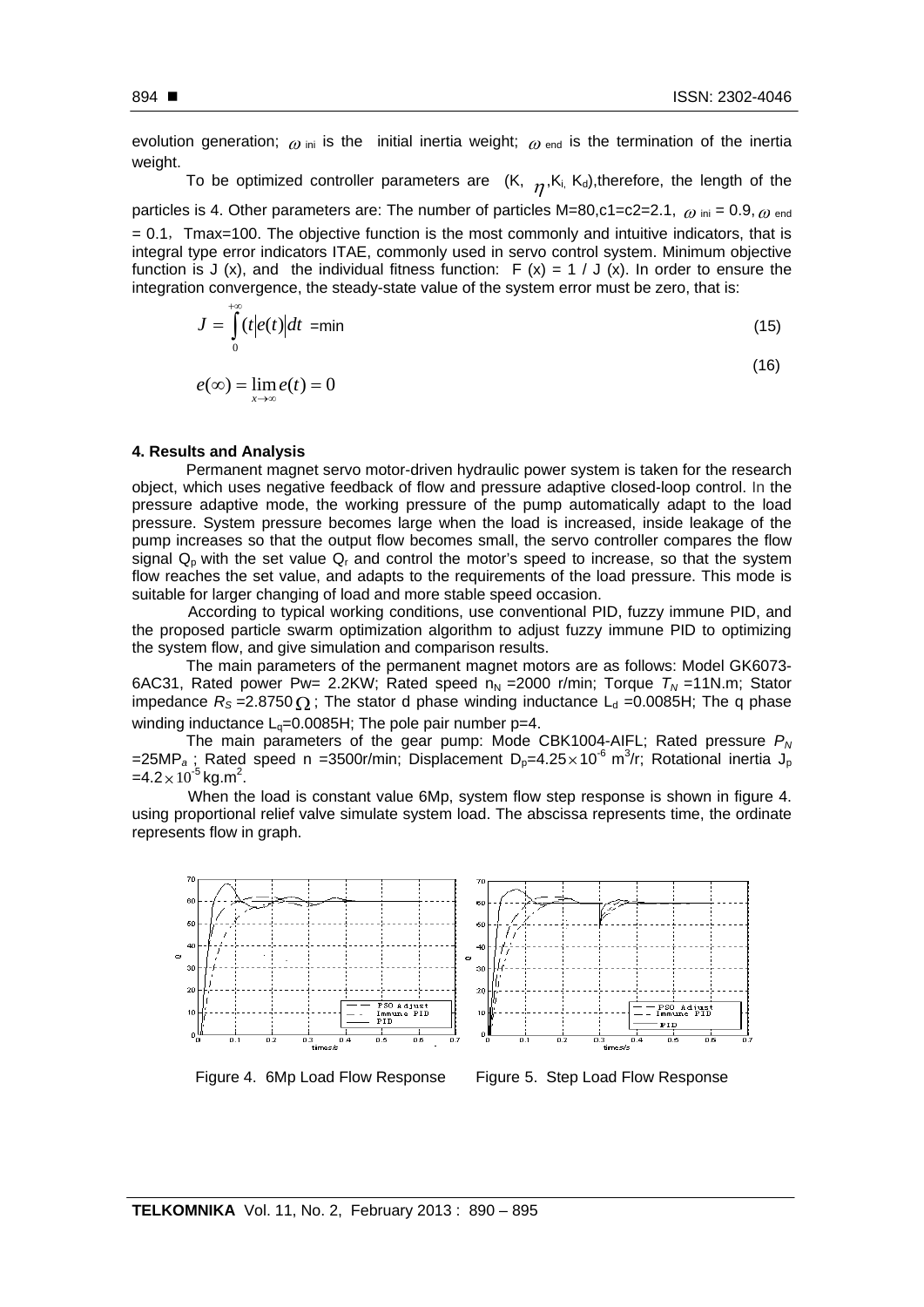

Figure 6. Ramp Load Flow Response Figure 7.Sine Load Flow Response

When the system flow is stable, downward step response of system flow is shown in figure 5. Proportional relief valve simulate ramp load, the response of the system flow is shown in figure 6 Proportional relief valve simulate sine load, the response of the system flow is shown in figure7.

It can be concluded from the simulation results of the figure 4 to 7: Regardless of load in any complex working conditions, the controller is able to maintain a good dynamic and static characteristic. It's proved that the proposed particle swarm adjusting fuzzy immune PID controller has better control effect, strong robustness, and it can be put in the actual control system.

## **5. Conclusion**

(1) This paper uses a permanent magnet servo motor driven gear pump as a new type of hydraulic power source, which has the characteristics of energy-saving, fast response, easy to control advantages.

 (2) It can be seen from the simulation results: Fuzzy immune PID controller optimized by particle swarm is applied to the flow control of the hydraulic system, being feasible and it's control effect is satisfying. It can achieve precise control of flow in a variety of typical working conditions, control performance is superior to the traditional PID control.

#### **References**

- [1] Li Jiejia, Liu Daiyan, Qu Rui. The strategy of construction equipment energy-saving control. *Telkomnika.* 2012; 10(4): 706-712.
- [2] Khairdin Mohammad, Mohamed Zaharuddin, Husain Abdul Rashid. Dynamic model and robust control of flexible link robot manipulator. *Telkomnika.* 2011; 9(2): 279-286.
- [3] Takahashi K, Yamada T. Application of an immune feedback mechanism to control systems. *JSME Series C.* 1998; 41(2): 184-191.
- [4] Ibrahim Kaya. IMC based automatic tuning method for PID controllers in a Smith predictor configuration. *ISATransactions.* 2003; 42(4): 559-575.
- [5] Leszek Kasprzyczak, Ewald Macha. Selection of settings of the PID controller by automatic tuning at the control system of the hydraulic fatigue stand. *Mechanical Systems and Signal Processing*. 2008; 22(6): 1274-1288.
- [6] Qin Xiaoyu, Hua Sun. Fuzzy parameters PID Control and simulation experiment of permanent magnet linear synchronous motor. *Advanced Materials Research.* 2012; 2608-2611.
- [7] Roopaei M, Zolghadri Jaharomi. Chattering-free fuzzy sliding mode control in MIMO uncertain systems. *Nonlinear Analysis, Theory, Methods and Applications*. 2009; 71(10): 4430-4437.
- [8] Si tuying, Tian Lianfang, Mao Zongyua. Design and Optimization of Nonlinear Fuzzy Immune PID for MIMO System. *Computer Simulation.* 2009; 26(4): 204-207.
- [9] Liu Hongda, Li Dianpu, Ma Zhongli. Improvement of ship PID autopilot based on prticle swarm optimization. *Journal of Southeast University.* 2006; 36(1): 197-201.
- [10] Wang Shuangxin, Jiang Yan, Li Yaguang. *Fuzzy immune PID Control of the turbine Governing System Based on Compound Chaos optimization Strategy*. Proceedings of the Chinese Society for Electrical Engineering. 2006; 21(16): 71-76.
- [11] Xia Changliang, Liu Dan, Wang Yingfa, Zhang Maohu. Control of Brushless DC Motors Using Fuzzy Set Based Immune Feedback PID Controller. *Transactions of China Electrotechnical Society.* 2007; 22(9): 68-73.